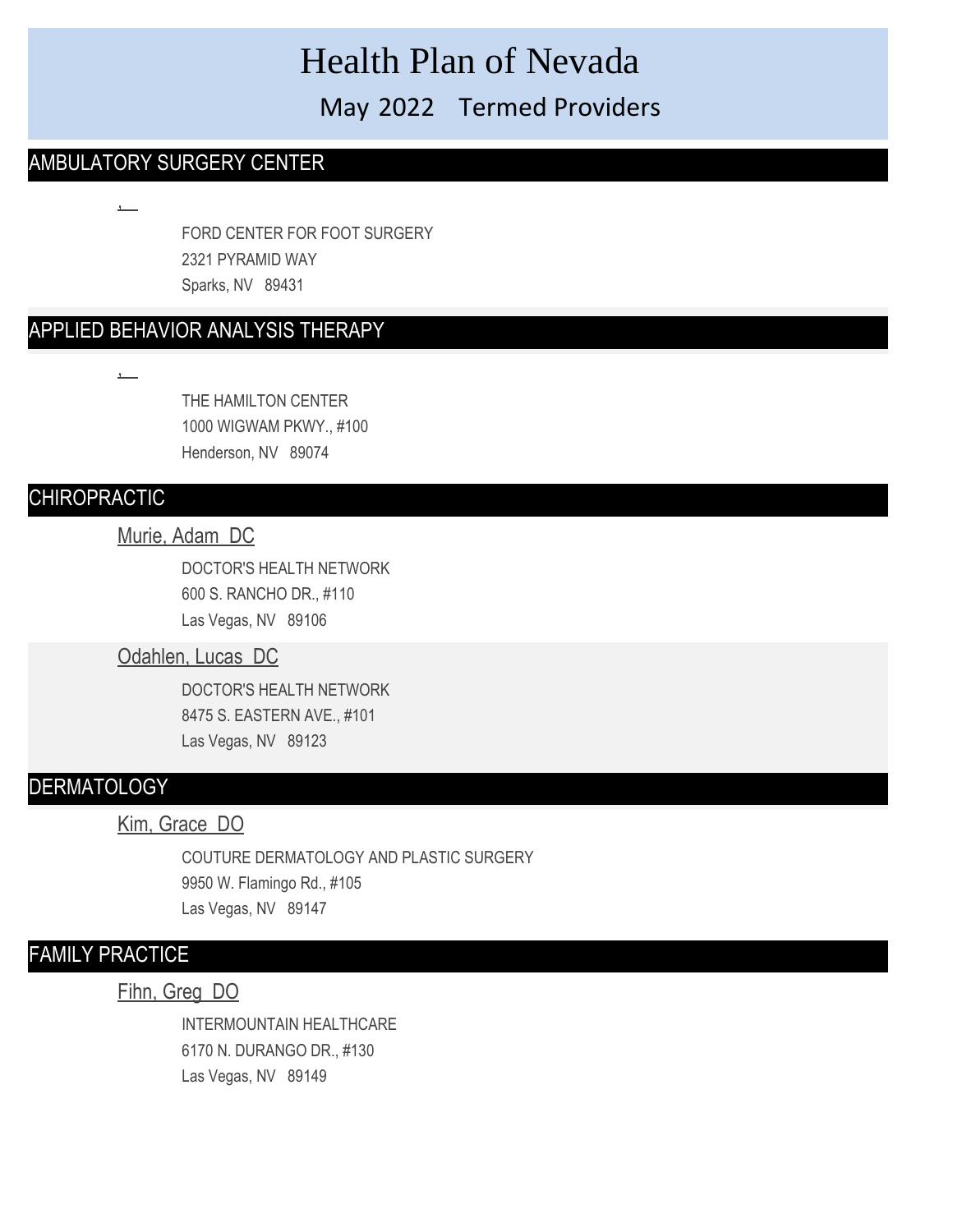#### Memmoli, David APRN

ADVANCED PRACTICE NURSING SPECIALISTS 2851 N. TENAYA WAY, #101 Las Vegas, NV 89128

#### Memmoli, David APRN

AIMS PHYSICIANS AND SURGEONS 3636 STOCKTON HILL RD. Kingman, AZ 86409

#### Videva, Natalia APRN

FRONTIER MEDICAL & BEHAVIORAL CENTER, INC. 5105 Camino Al Norte #100 North Las Vegas, NV 89031

## INTERNAL MEDICINE

### Johnson, Linda MD

P3 HEALTH PARTNERS 1500 W. SUNSET RD., #100-120 Henderson, NV 89014

## OB/GYN

#### Gagliano, Jenny APRN

INTERMOUNTAIN HEALTHCARE 2880 N. TENAYA WAY., #340 Las Vegas, NV 89128

## OPHTHALMOLOGY

#### Lieberman, Rachel MD

UNLV MEDICINE 5320 S. Rainbow Blvd., #250 Las Vegas, NV 89118

#### Lieberman, Rachel MD

UNLV MEDICINE 1701 W. CHARLESTON BLVD., #400 Las Vegas, NV 89102

## **PEDIATRICS**

## Amrhein, Kathi DO

CARSON MEDICAL GROUP 1475 MEDICAL PKWY. Carson City, NV 89703